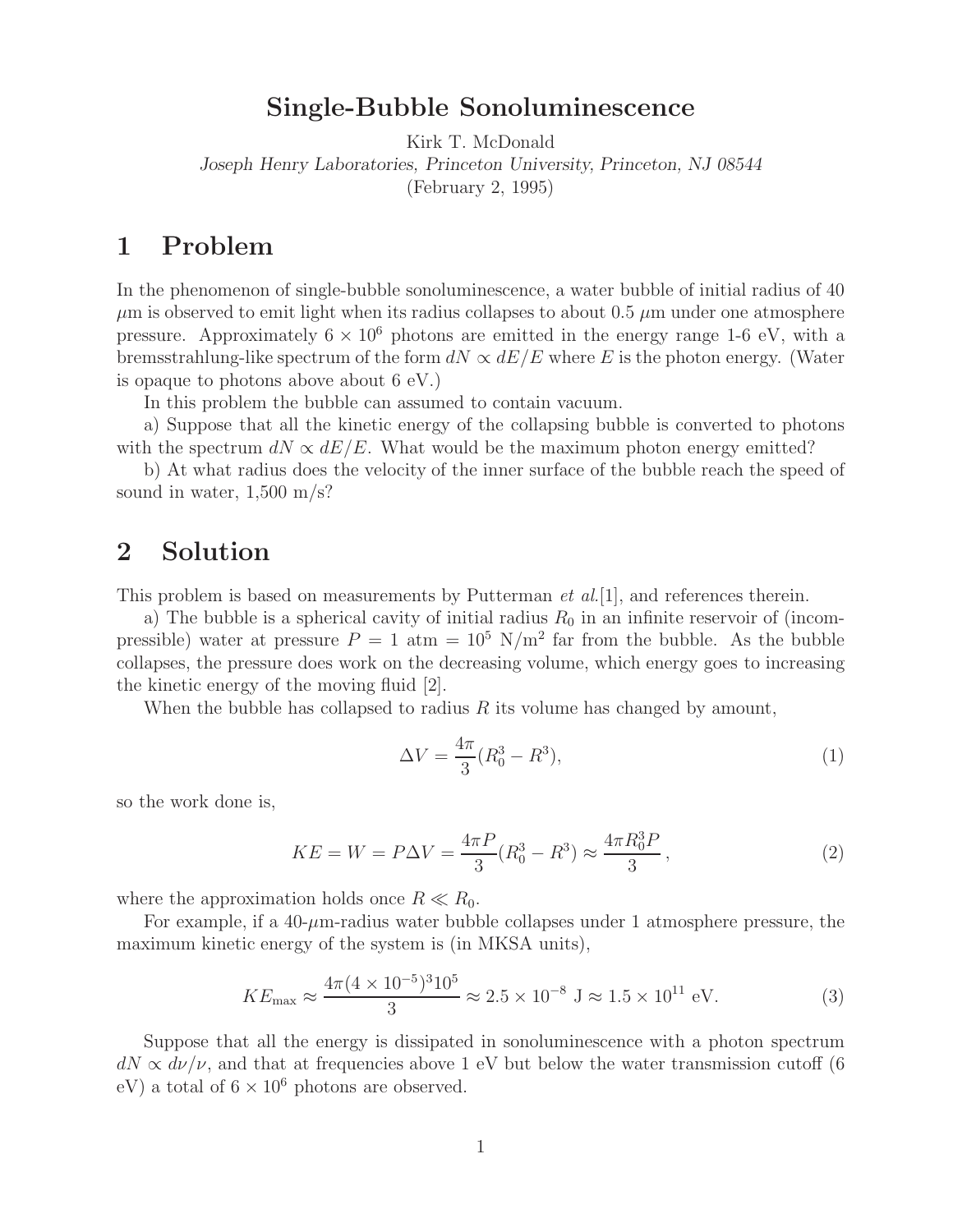We write the photon spectrum as  $dN = adE/E$ . Then, the observed number of photons determines parameter a via,

$$
6 \times 10^6 = a \int_1^6 \frac{dE}{E} = a \ln 6 = 1.8a,\tag{4}
$$

so  $a = 3.3 \times 10^6$ .

The maximum photon energy,  $E_{\text{max}}$ , is now determined by,

$$
KE = 1.5 \times 10^{11} \text{ eV} = \int_0^{E_{\text{max}}} E \ dN = a \int_0^{E_{\text{max}}} dE = aE_{\text{max}} = 3.3 \times 10^6 E_{\text{max}}.
$$
 (5)

Thus  $E_{\text{max}} = 45,000 \text{ eV} = 45 \text{ keV}.$ 

b) If the surface of the bubble has (radial) velocity  $v(R)$ , then the fluid velocity at a radius  $r>R$  is also radial, with a value that follows from the continuity equation,

$$
0 = \nabla \cdot \mathbf{v} = \frac{1}{r^2} \frac{dr^2 v}{dr}.
$$
\n
$$
(6)
$$

[Use Gauss' law if don't remember the divergence in spherical coords.] Hence,  $r^2v$  is constant throughout the fluid at any given time, and so,

$$
v(r) = \frac{R^2}{r^2}v(R). \tag{7}
$$

The total kinetic energy of the moving fluid, of density  $\rho$ , is,

$$
KE = \int_{R}^{\infty} 4\pi r^2 dr \frac{\rho v^2(r)}{2} = 2\pi \rho v^2(R) R^4 \int_{R}^{\infty} \frac{dr}{r^2} = 2\pi \rho v^2(R) R^3.
$$
 (8)

Equating  $(2)$  and  $(8)$  we find that,

$$
v^{2}(R) = \frac{2P}{3\rho} \left(\frac{R_0^3}{R^3} - 1\right) \approx \frac{2P}{3\rho} \frac{R_0^3}{R^3},\tag{9}
$$

where the approximation holds once  $R \ll R_0$ 

The inner surface of a water bubble of initial radius  $R_0 = 40 \mu$ m reaches velocity  $v_{\text{sound}} \approx$  $1,500 \text{ m/s at radius},$ 

$$
R = R_0 \sqrt[3]{\frac{2P}{3\rho v_{\text{sound}}^2}} = 40 \text{ } \mu \text{m } \sqrt[3]{\frac{2 \times 10^5}{3 \cdot 10^3 \cdot (1.5 \times 10^3)^2}} = 1.4 \text{ } \mu \text{m.}
$$
 (10)

This radius is about three times larger than that at which the sonoluminescence is observed to occur. Since the water velocity is hypersonic for  $R < 1.4 \mu m$  it is likely that other dissipative mechanisms besides sonoluminescence are involved, and that maximum photon energy is less than 45 keV as found in part a).